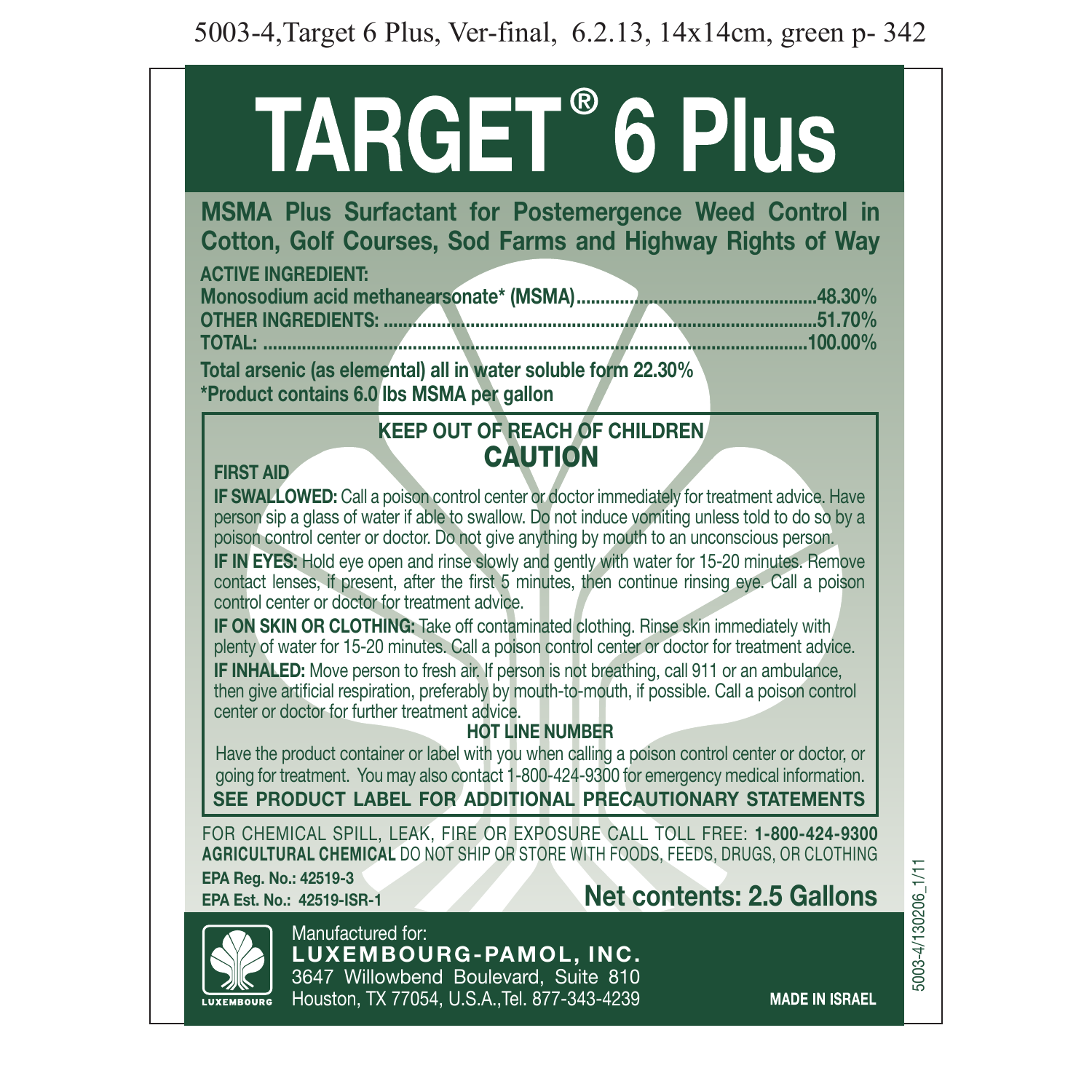#### **DIRECTIONS FOR USE**

It is a violation of Federal Law to use this product in a manner inconsistent with its labeling. For any requirements specific to your State or Tribe, consult the agency responsible for pesticide regulation. Do not apply this product through any type of irrigation system. Do not apply this product in a way that will contact workers or other persons, either directly or through drift. In addition, do not apply this product in a manner that results in spray (or dust) drift that could cause an adverse effect to people or any other non-target organism or site. Only protected handlers may be in the area during application.

#### **Agricultural Use Requirements**

Use this product only in accordance with its labeling and with the Worker Protection Standard. 40 CFR Part 170. This standard contains requirements for the protection of agricultural workers on farms, forests, nurseries, and greenhouses, and handlers of agricultural pesticides. It contains requirements for training, decontamination, notification, and emergency assistance. It also contains specific instructions and exceptions pertaining to the statements on this label about personal protective equipment (PPE), and restricted entry interval. The requirements in this box only apply to uses of this product that are covered by the Worker Protection Standard. Do not enter or allow worker entry into treated areas during the restricted entry interval (REI) of 12 hours.

PPE required for early entry to treated areas that is permitted under the Worker Protection Standard and that involves contact with anything that has been treated, such as plants, soil, or water is:

- coveralls
- chemical-resistant gloves Category A, such as butyl rubber ≥ 14 mils. or natural rubber  $\geq 14$  mils. or neoprene rubber  $\geq 14$  mils, or nitrile rubber  $\geq 14$  mils
- shoes and socks
- protective eyewear
- chemical-resistant headgear for overhead exposure

#### **Non-Agricultural Use Requirements**

The requirements in this box apply to uses of this product that are NOT within the scope of the Worker Protection Standard for agricultural pesticides (40 CFR Part 170). The Worker Protection Standard applies when this product is used to produce agricultural plants on farms. forests, nurseries, or greenhouses. Keep children and domestic animals off treated areas until this material has been washed into the soil. The area being treated must be vacated by unprotected persons.

#### **STORAGE AND DISPOSAL**

Do not contaminate water, food, or feed by storage and disposal.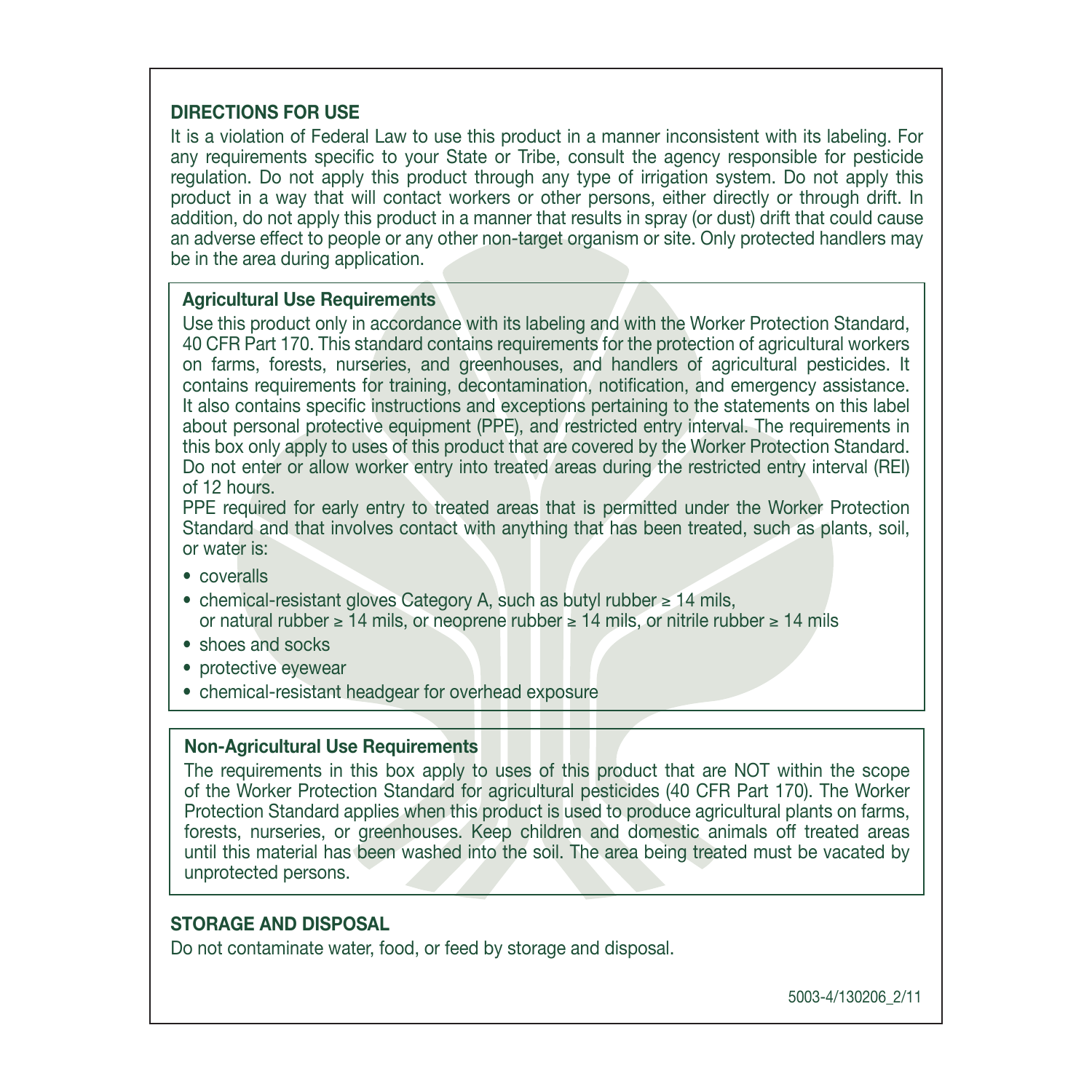**Pesticide Storage:** Open dumping is prohibited. Do not store this product near fertilizers, seeds. insecticides. or fungicides. Do not store near heat or open flame. Freezing point of this product is approximately  $-5^{\circ}$ F. If stored below freezing point, warm to  $50^{\circ}$ F and agitate thoroughly before using. Containers should not be stacked more than six (6) high. Reclose all partially used containers by thoroughly tightening screw cap. Opened, partially used pesticides should be stored in original labeled containers when possible. When transfer to another container is necessary because of leakage or damage, carefully mark, and identify contents of the new container. Absorb any spills with a suitable clay absorbent and dispose of as indicated under "Pesticide Disposal." For safety and prevention of unauthorized use, all pesticides should be stored in locked facilities.

**Pesticide Disposal:** Pesticide wastes are toxic. Improper disposal of excess pesticide, spray mixture, or rinsate is a violation of Federal Law. If these wastes cannot be disposed of by use according to label instructions, contact your State Pesticide or Environmental Control Agency, or the Hazardous Waste representative at the nearest EPA Regional Office for quidance.

**Container Disposal:** Nonrefillable Container: Do not reuse or refill this container. Offer for recycling if available. Triple rinse container (or equivalent) promptly after emptying.

Container size: for 5 gallons or less, triple rinse as follows: Empty the remaining contents into application equipment or a mix tank and drain for 10 seconds after the flow begins to drip. Fill the container  $\frac{1}{4}$  full with water and recap. Shake for 10 seconds. Pour rinsate into application equipment or a mix tank or store rinsate for later use or disposal. Drain for 10 seconds after flow begins to drip. Repeat this procedure two more times. Then offer for recycling or reconditioning. or puncture and dispose of in a sanitary landfill, or incineration, or, if allowed by state and local authorities, by burning. If burned, stay out of smoke.

#### **PRECAUTIONARY STATEMENTS**

#### **Hazards to Humans and Domestic Animals**

#### **CAUTION**

Harmful if swallowed. Avoid breathing spray mist, Avoid contact with skin, eves, and clothing. In cases of contact, immediately flush eyes or skin with plenty of water. Get medical attention if irritation occurs

#### **Personal Protective Equipment.**

Some materials that are chemical-resistant to this product are listed below. If you want more options, follow the instructions for Category A on an EPA chemical-resistance category selection .chart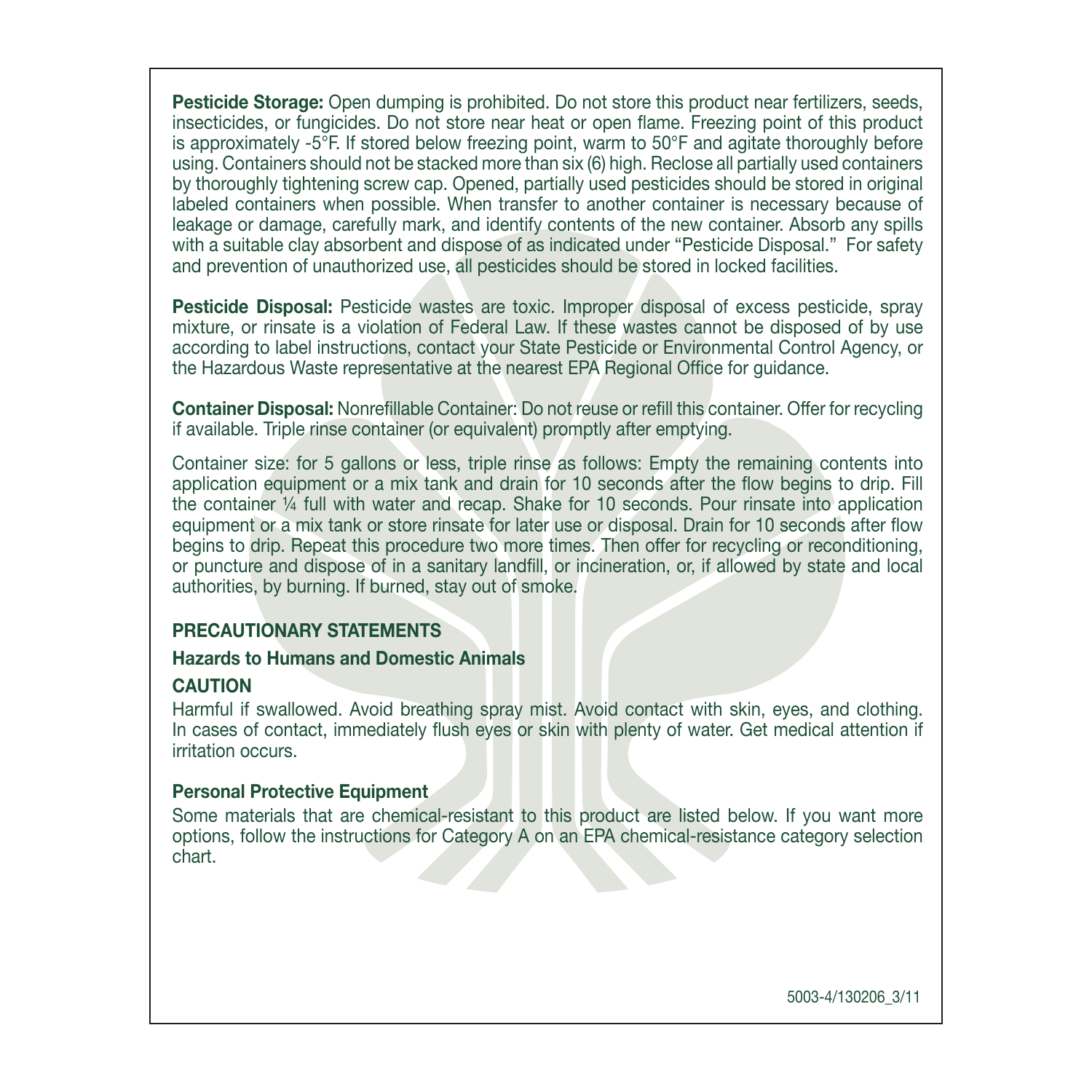# All mixers, loaders, applicators and other handlers must wear:

- long sleeved shirt and long pants
- chemical-resistant gloves Category A, such as butyl rubber ≥ 14 mils. or natural rubber  $\geq 14$  mils, or neoprene rubber  $\geq 14$  mils, or nitrile rubber  $\geq 14$  mils
- shoes and socks
- protective evewear
- chemical-resistant apron when cleaning equipment, mixing or loading

Follow the manufacturer's instructions for cleaning/maintaining PPE. If no such instructions for washables exist, use detergent and hot water. Keep and wash PPE separately from other laundry.

See engineering controls statement for further instructions.

# **Engineering Controls Statement:**

Pilots must use an enclosed cockpit that meets the requirements listed in the Worker Protection Standard (WPS) for agricultural pesticides [40 CFR 170.240(d)(60)].

# *<u>User Safety Recommendations</u>* **Liser should:**

- Remove clothing/PPE immediately if pesticide gets inside. Then wash thoroughly and put on clean clothing.
- Wash hands before eating, drinking, chewing gum, using tobacco, or using the toilet.
- Remove PPE immediately after handling this product. Wash the outside of gloves before removing. As soon as possible, wash thoroughly and change into clean clothing.

# **ENVIRONMENTAL HAZARDS**

Do not apply directly to water, or to areas where surface water is present or to intertidal areas below the mean high water mark. Do not contaminate water when cleaning equipment or disposing of equipment washwaters or rinsate. Do not apply when weather conditions favor drift from target area.

# **PRODUCT INFORMATION**

Target<sup>®</sup> 6 Plus is a postemergence herbicide for use in cotton, golf courses, sod farms and highway rights of way. Target<sup>®</sup> 6 Plus contains a surfactant (wetting agent) in proper ratio for best results. It is not necessary to add additional surfactant to the spray tank. Local conditions and recommendations vary; consult an agricultural experiment station or extension service weed specialist for recommendations in your area.

A partial list of weeds controlled with Target<sup>®</sup> 6 Plus includes: barnyardgrass, brachiaria spp., chickweed, cocklebur, crabgrass, dallisgrass, goosegrass, johnsongrass, nutsedge, pigweed, puncture vine, sandbur.

Note to Users: Do not apply this product in Florida except on cotton in the counties listed in the cotton use section of the label. Aerial application is prohibited, except when applying to cotton.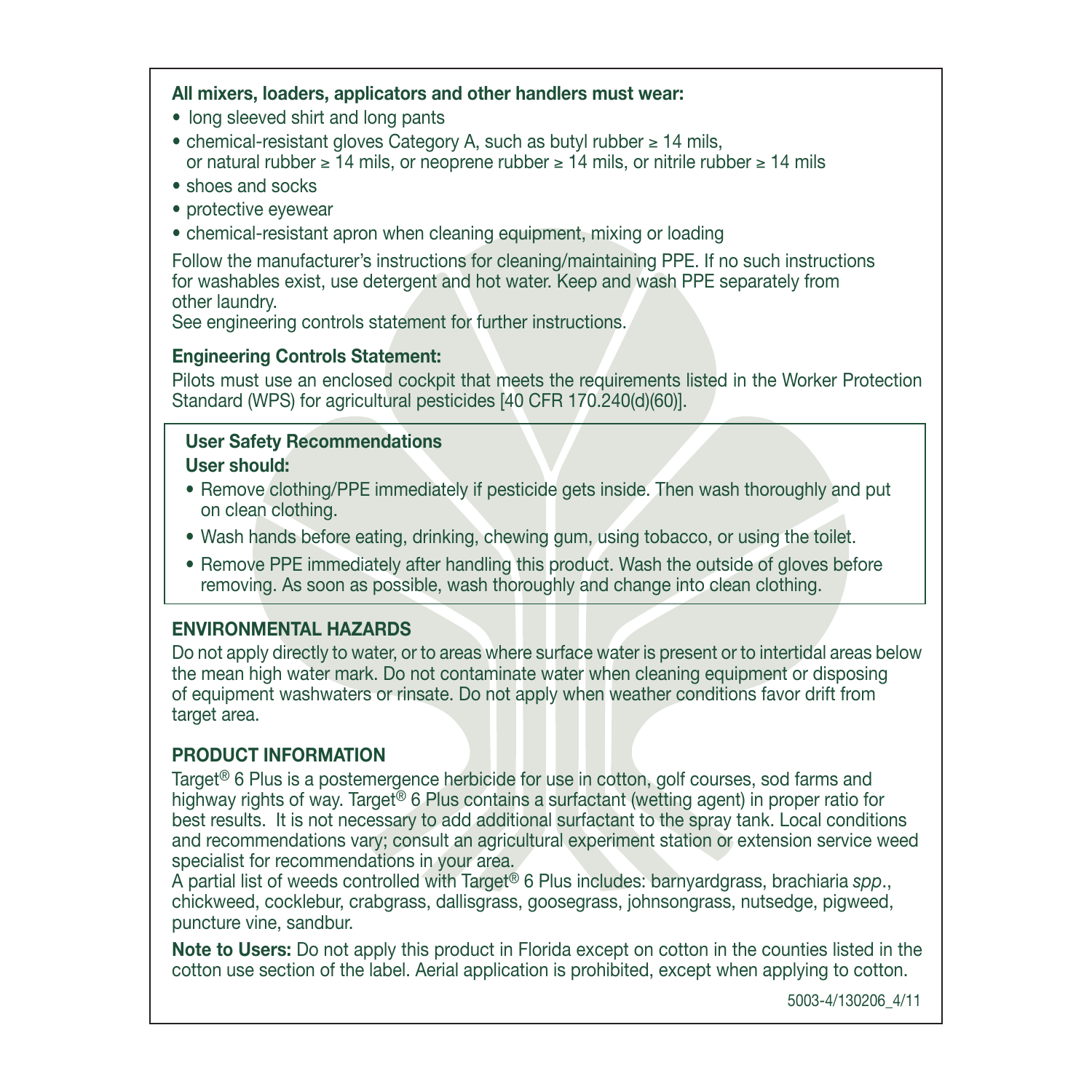# **MIXING INSTRUCTIONS**

Fill the spray tank with half the required amount of water and with pump or agitator operating, add the specified amount of Target® 6 Plus, continue filling the tank with the balance of water and mix thoroughly.

Do not store spray solution in tank overnight. Clean application equipment thoroughly after use by flushing with water in a safe place.

## **SPRAY DRIFT MANAGEMENT**

Avoiding spray drift at the application site is the responsibility of the applicator. The interaction of many equipment-and-weather-related factors determine the potential for spray drift. The applicator and the grower are responsible for considering all these factors when making decisions.

The following drift management requirements must be followed to avoid off-target drift movement from aerial applications to agricultural field crops. These requirements do not apply to forestry applications. public health uses or to applications using dry formulations.

- 1) The distance of the outer most nozzles on the boom must not exceed three-fourth the length of the wingspan or rotor.
- 2) Nozzles must always point backward parallel with the air stream and never be pointed downwards more than 45 degrees.

Where states have more stringent regulations, they shall be observed.

The applicator should be familiar with and take into account the information covered in the Aerial Drift Reduction Advisory Information.

# **Information on droplet size**

The most effective way to reduce drift potential is to apply large droplets. The best drift management strategy is to apply the largest droplets that provide sufficient coverage and control. Applying larger droplets reduces drift potential, but will not prevent drift if applications are made improperly, or under unfavorable environmental conditions (see Wind, Temperature and Humidity, and Temperature Inversions).

# **Controlling droplet size**

- Volume Use high flow rate nozzles to apply the highest practical spray volume. Nozzles with higher rated flows produce larger droplets.
- Pressure Do not exceed the nozzle manufacturer's recommended pressures. For many nozzle types, lower pressure produces larger droplets. When higher flow rates are needed, use higher flow rate nozzles instead of increasing pressure.
- Number of nozzles Use the minimum number of nozzles that provide uniform coverage.
- Nozzle orientation Orienting nozzles so that the spray is released parallel to the airstream produces larger droplets than other orientations and is the recommended practice. Significant deflection from horizontal will reduce droplet size and increase drift potential.
- Nozzle type Use a nozzle type that is designed for the intended application. With most nozzle types, narrower spray angles produce larger droplets. Consider using low-drift nozzles. Solid stream nozzles oriented straight back produce the largest droplets and the lowest drift.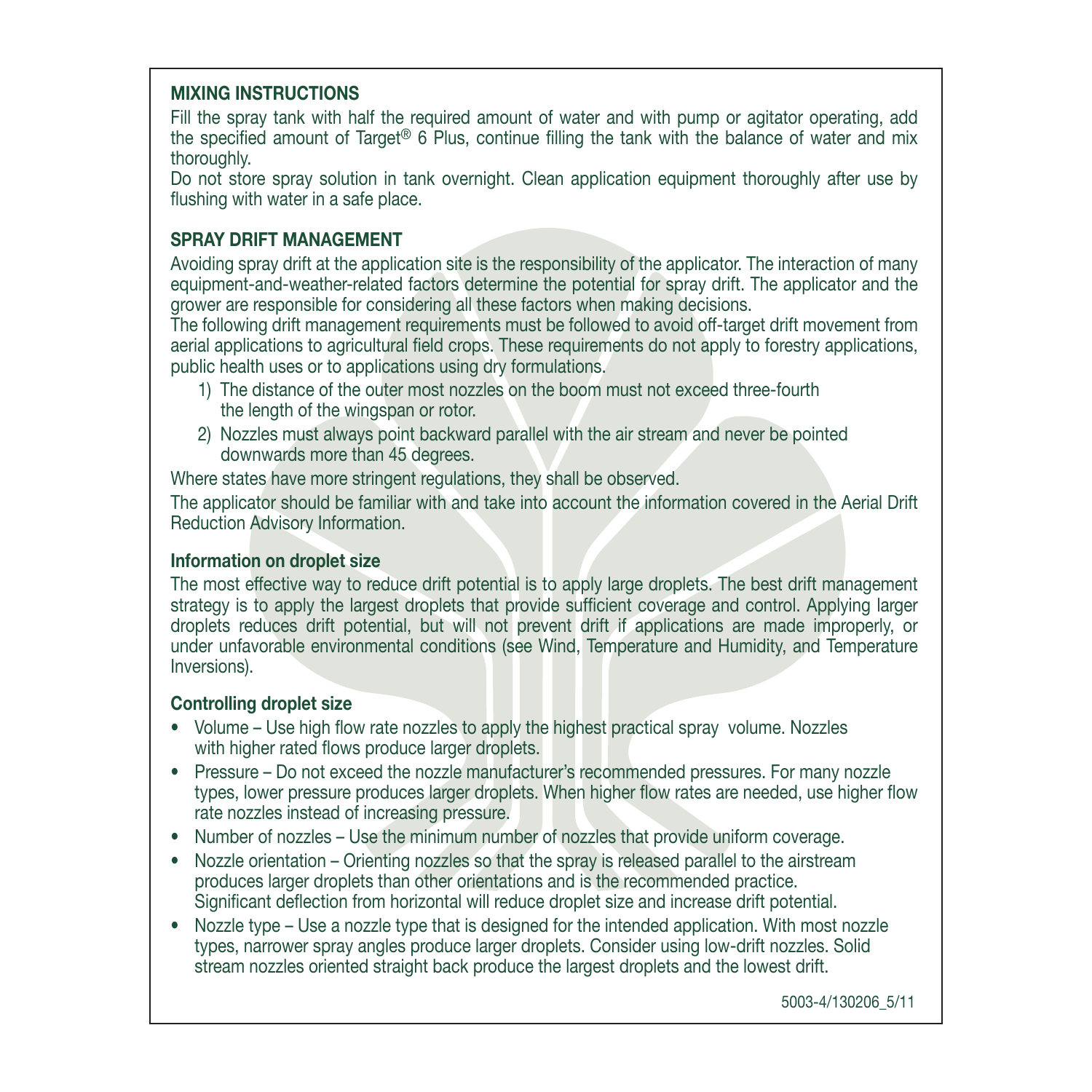#### **Boom** length

For some use patterns, reducing the effective boom length to less than three-fourths of the wingspan or rotor length may further reduce drift without reducing swath width.

#### **Application** height

Applications should not be made at a height greater than 10 feet above the top of the largest plants unless a greater height is required for aircraft safety. Making applications at the lowest height that is safe reduces exposure of droplets to evaporation and wind.

#### **Swath adjustment**

When applications are made with a crosswind, the swath will be displaced downwind. Therefore, on the up and downwind edges of the field, the applicator must compensate for this displacement by adjusting the path of the aircraft upwind. Swath adjustment distance should increase, with increasing drift potential (higher wind, smaller drops, etc.).

#### **Wind**

Drift potential is lowest between speeds of 2 to 10 mph. However, many factors, including droplet size and equipment type determine drift potential at any given speed. Application should be avoided below 2 mph due to variable wind direction and high inversion potential.

Note: Local terrain can influence wind patterns. Every applicator should be familiar with local wind patterns and how they affect spray drift.

# **Temperature and humidity**

When making applications in low relative humidity, set up equipment to produce larger droplets to compensate for evaporation. Droplet evaporation is most severe when conditions are both hot and drv.

# **Temperature** inversions

Applications should not occur during a temperature inversion because drift potential is high. Temperature inversions restrict vertical air mixing, which causes small suspended droplets to remain in a concentrated cloud. This cloud can move in unpredictable directions due to the light variable winds common during inversions. Temperature inversions are characterized by increasing temperatures with altitude and are common on nights with limited cloud cover and light to no wind. They begin to form as the sun sets and often continue into the morning. Their presence can be indicated by ground fog; however if fog is not present, inversions can also be identified by the movement of smoke from a ground source or an aircraft smoke generator. Smoke that layers and moves laterally in a concentrated cloud (under low wind conditions) indicates an inversion, while smoke that moves upward and rapidly dissipates indicates good vertical air mixing.

#### **Sensitive** areas

This pesticide should only be applied when the potential for drift to adiacent sensitive areas (e.g. residential areas, bodies of water, known habitat for threatened or endangered species, non-target crops) is minimal (e.g. when wind is blowing away from the sensitive area).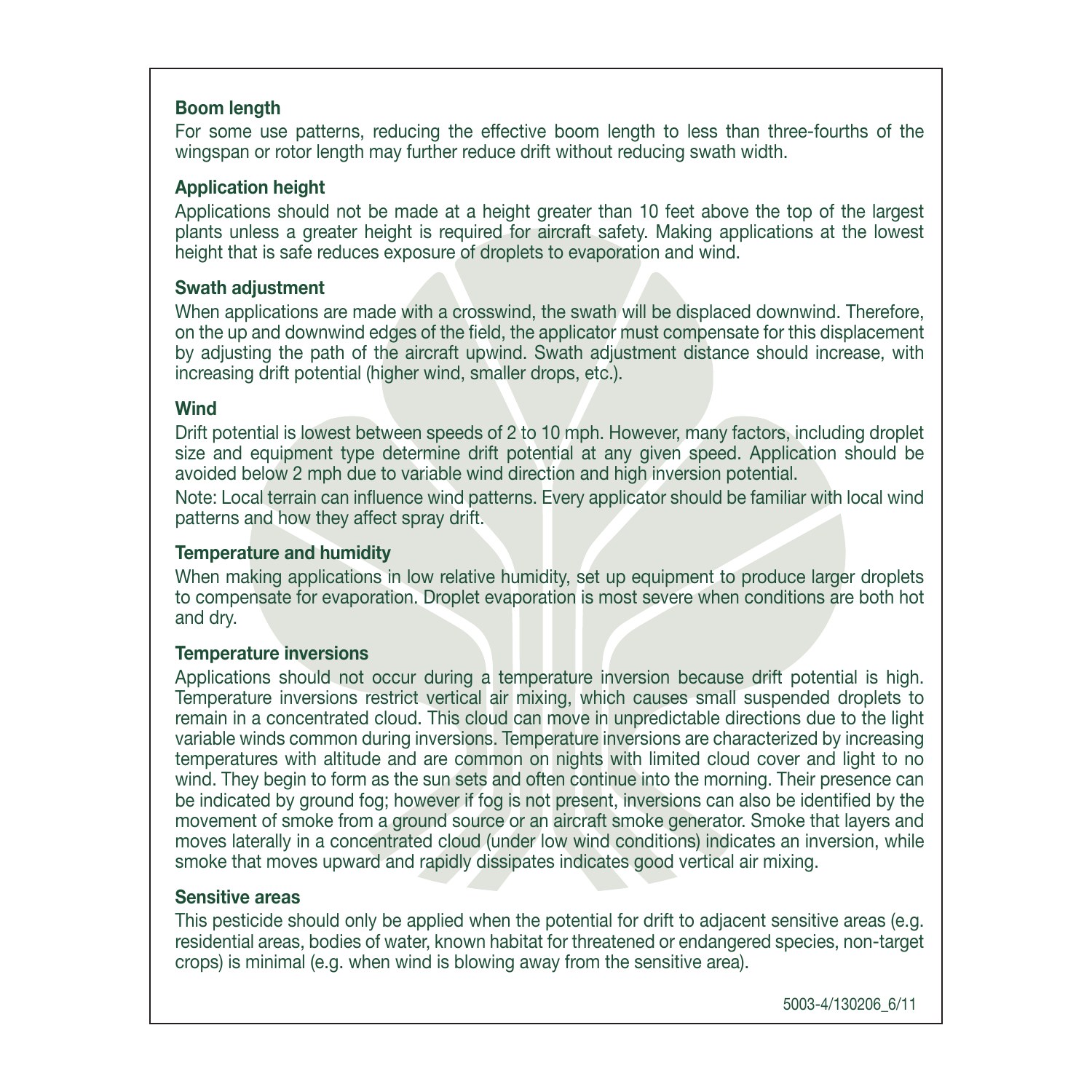#### **APPLICATION METHODS**

Target<sup>®</sup> 6 Plus should be applied with a low-pressure, properly calibrated sprayer having satisfactory pumping and bypass action. ADJUST NOZZLES TO KEEP SPRAY OFF COTTON FOLIAGE AND IN A MANNER TO ALLOW MAXIMUM COVERAGE OF WEEDS. Adequate coverage is very important for effective weed control. Apply during warm weather and when weeds are in an active stage of arowth.

#### **COTTON (Postemergent Use Only)**

Target<sup>®</sup> 6 Plus is useful as a directed postemergence spray for control of the weeds listed above. Mix Target<sup>®</sup> 6 Plus at the rate of  $2\frac{2}{3}$  pints in 40 gallons of water for application as a DIRECTED broadcast spray to one acre when weeds are small. For band application in 40-inch rows, apply 1 aallon of above diluted spray solution per inch of band width per acre of cotton. Only 1 application at 2 lbs a *i*./acre is allowed per season, except when a salvage operation is needed. Keep spray off cotton foliage.

If a salvage operation is needed (i.e., if pigweed escapes the first application), then a second or repeat application at 2 lbs a i./acre is allowed. A second or repeat application, if needed, should be timed about 1 to 3 weeks after the first application. Apply only as a salvage operation when cotton is 3 inches high, but no later than 6 inches high or early square, whichever occurs first, Preference should be given to directed spray. In order to minimize injury, the second application should be made as a directed spray when possible.

Slight burning and a reddish discoloration of cotton foliage may occasionally be seen following the treatment: however cotton plants will develop normally and vield will not be affected.

DO NOT apply within 50 feet of permanent water bodies or aquatic habitat, including, but not limited to, lakes, reservoirs, rivers, streams, marshes, ponds, and estuaries.

**DO NOT** feed treated foliage to livestock or graze treated areas.

**DO NOT** make more than two (2) applications per season.

**DO NOT** apply more than a total of 4 Lbs a.i./acre per season.

**DO NOT** apply pre-plant to Cotton.

**DO NOT** apply in Florida except on cotton grown in the following counties: Calhoun, Columbia. Escambria, Hamilton, Holmes, Jackson, Jefferson, Okaloosa, Santa Rosa, Suwannee, Walton, and Washington counties.

#### **NON-CROP**

Target<sup>®</sup> 6 Plus is effective in controlling the above listed weeds and many similar weeds on golf courses, sod farms and highways. Not for use in Florida.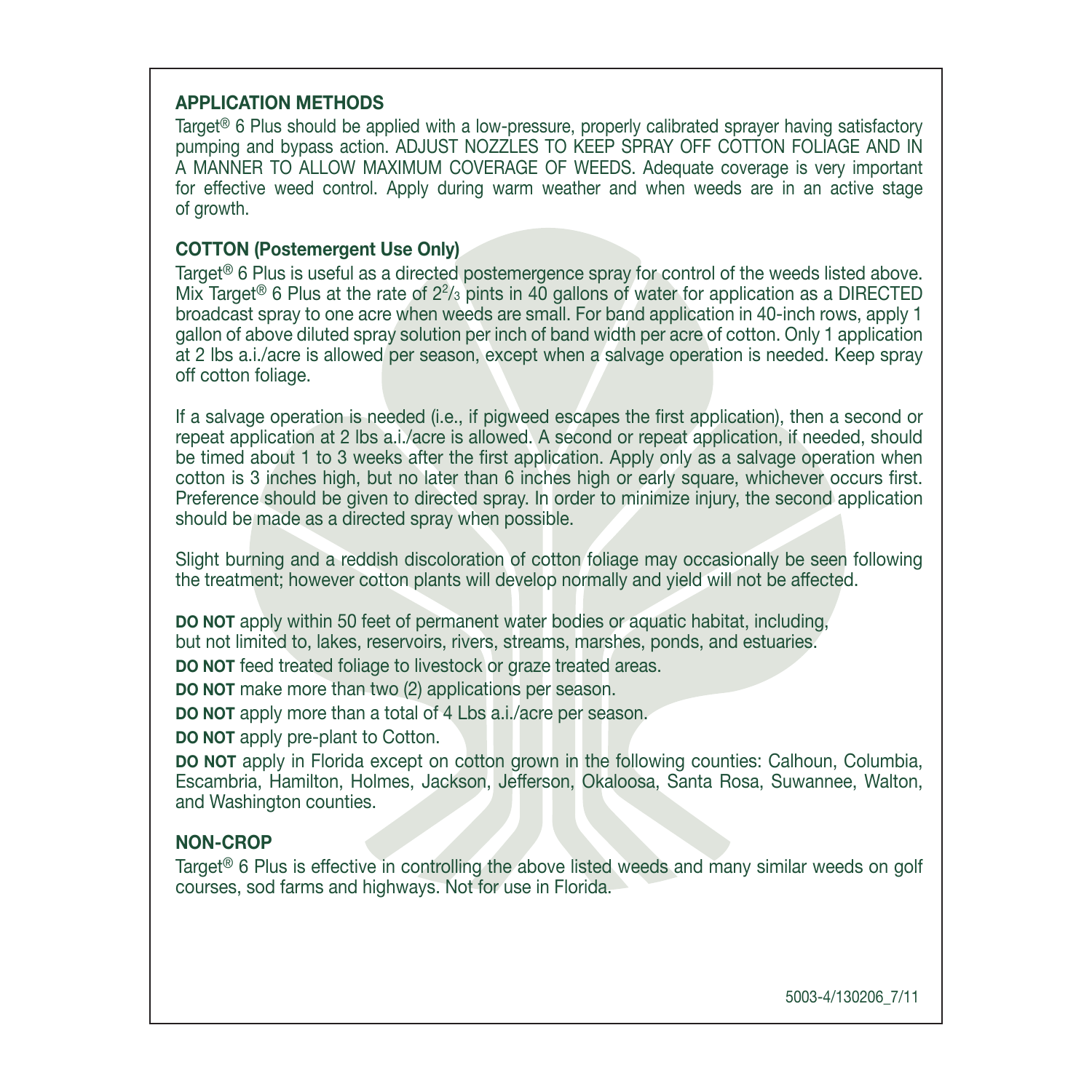# **GOLF** COURSES

Target<sup>®</sup> 6 Plus can be used for selective control of bahiagrass, barnyardgrass, chickweed, smooth and large crabgrass, dallisgrass, nutsedge, sandbur and wood sorrel with little or no injury to well-established, actively-growing turf grasses. Mow turf grass to height of 1 to 11/2 inches before .treatment

For newly constructed golf courses only one broadcast application is allowed. For all other applications to golf courses, only spot treatments (100 square feet maximum per spot) are allowed. A spot treatment must not exceed 25% of total golf course acreage per year.

Mix 1 fluid ounce (2 tablespoons) of Target<sup>®</sup> 6 Plus in 1 to 2½ gallons of water for application to an area of 1,000 square feet (100 square feet per spot). Established bermudagrass and zovsiagrass. mix 1 to 2 fluid ounces (2 to 4 tablespoons) of Target® 6 Plus in 1 to 2 $\frac{1}{2}$  gallons of water for application to an area of 1,000 square feet  $(100$  square feet per spot). Application should be uniform and thorough to adequately wet all undesirable plants.

Make applications during warm weather when temperature is between 80 and 90°F. **DO NOT** water turf for at least 24 hours after application. Turf grasses may be temporarily discolored. Bermudagrass, bluegrasses and zovsiagrass have shown tolerance to properly applied Target® 6 Plus, Injury may result if applied to bent grasses and fescues. **DO NOT** apply to St. Augustinegrass. carpetgrass, centipede grass or to dichondra. **DO NOT** reseed until 2 weeks after last application.

**DO NOT** treat on golf courses in Florida.

#### **SOD FARMS**

Target<sup>®</sup> 6 Plus can be used for selective control of bahiagrass. barnyardgrass, chickweed, smooth and large crabgrass, dallisgrass, nutsedge, sandbur and wood sorrel with little or no injury to well-established, actively-growing turf grasses. Mow turf grass to height of 1 to  $1\frac{1}{2}$  inches before treatment. Mix 1 fluid ounce (2 tablespoons) of Target® 6 Plus in 1 to  $2\frac{1}{2}$  gallons of water for application to an area of 1,000 square feet. Established bermudagrass and zoysiagrass, mix 1 to 2 fluid ounces (2 to 4 tablespoons) of Target  $\circ$  6 Plus in 1 to 2  $\frac{1}{2}$  gallons of water for application to an area of 1,000 square feet. Application should be uniform and thorough to adequately wet all undesirable plants. A second application may be made, if necessary. Only 2 broadcast applications are allowed per season.

Make applications during warm weather when temperature is between 80 and 90°F. **DO NOT** water turf for at least 24 hours after application. Turf grasses may be temporarily discolored. Bermudagrass, bluegrasses and zoysiagrass have shown tolerance to properly applied Target® 6 Plus, Injury may result if applied to bent grasses and fescues. **DO NOT** apply to St. Augustinegrass. carpetgrass, centipede grass or to dichondra. **DO NOT** reseed until 2 weeks after last application.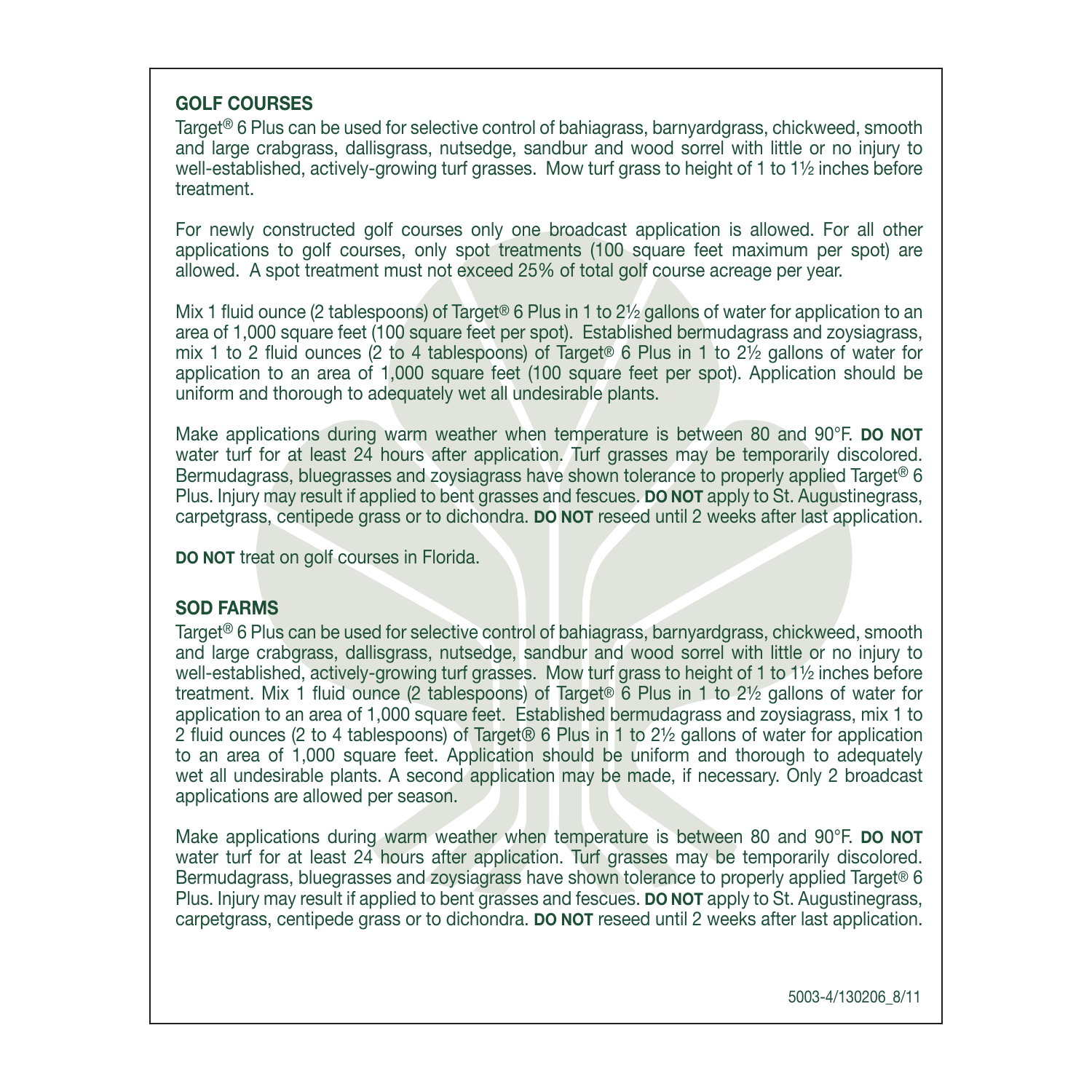**DO NOT** apply within 25 feet of permanent water bodies or aquatic habitat, including but not limited to, lakes, reservoirs, rivers, streams, marshes, ponds, and estuaries. **DO NOT treat sod farms in Florida** 

#### **HIGHWAY RIGHTS OF WAY**

Only 2 broadcast applications are allowed per season. Do not apply within 100 feet of permanent water bodies or aquatic habitat, including, but not limited to, lakes, reservoirs, rivers, streams, marshes, ponds, and estuaries.

Application should be made when weeds are small and conditions are favorable for good weed growth. Mix this product at a rate of  $2\frac{1}{2}$  to 6 pints per 40 to 50 gallons of water per acre. For 1,000 square feet use 1 to 2 fluid ounces in 5 gallons of water. Spray undesirable vegetation thoroughly to point of run-off. Adequate coverage and complete wetting of foliage is important for effective control. One additional application may be necessary if regrowth occurs.

**DO NOT** apply the second treatment prior to 10 days after the first treatment. **DO** NOT apply with hose-end-applicators. **DO NOT** use on highway rights of way in Florida.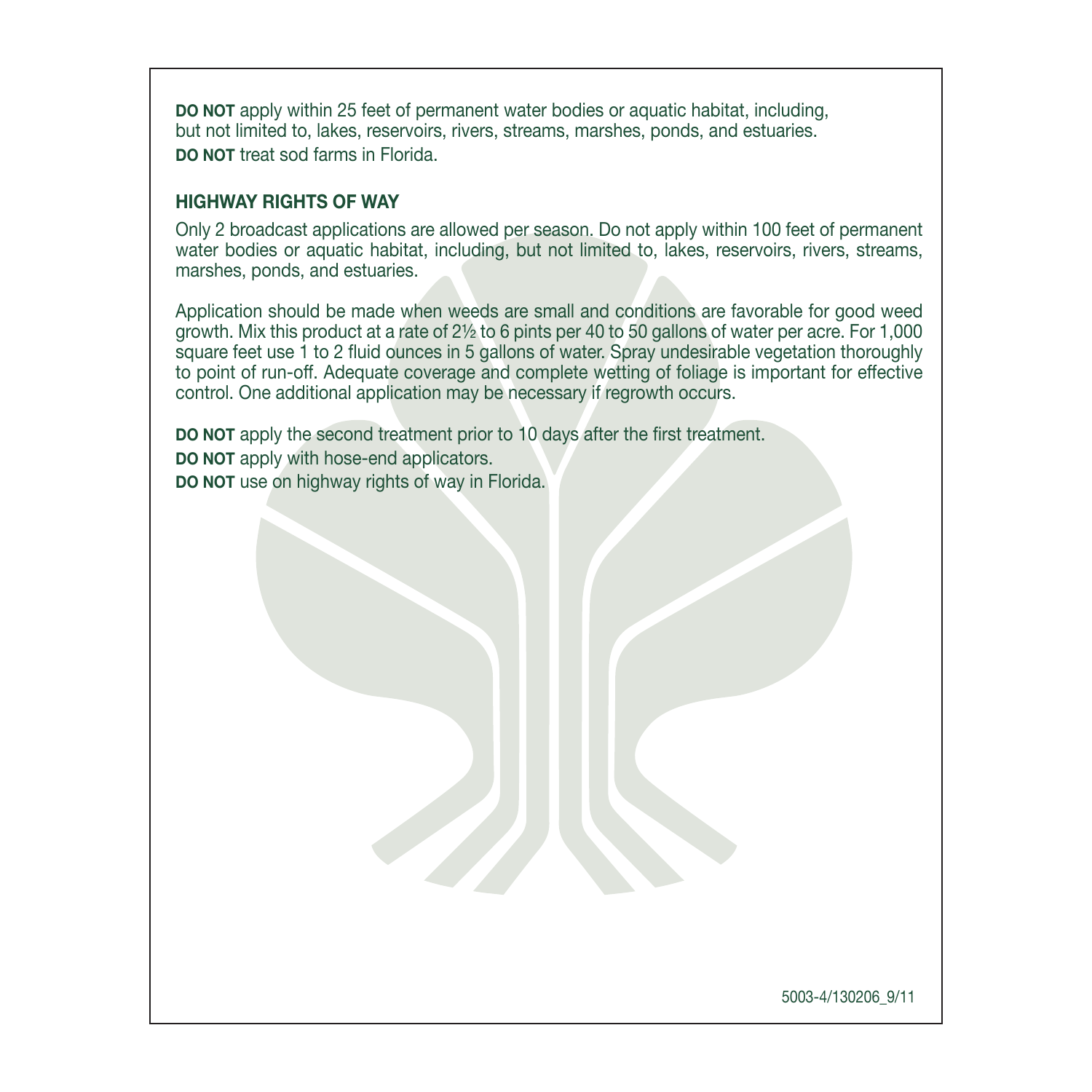# **WARRANTY - CONDITION OF SALE**

OUR INSTRUCTIONS FOR USE of this product are based upon field use and tests believed reliable. Follow directions carefully. Timing and method of application, weather and crop conditions, mixtures with other chemicals not specifically recommended, and other influencing factors in the use of this product are beyond the control of the Seller. To the extent consistent with applicable law, buyer assumes all risks of use, storage and handling of this material not in strict accordance with directions niven herewith

To the extent consistent with applicable law, in no case shall Luxembourg-Pamol. Inc. or the Seller be liable for consequential, special, or indirect damages resulting from the use of this product when such use and/or handling is not in strict accordance with directions given herewith. To the extent consistent with applicable law, the foregoing is a condition of sale by Luxembourg-Pamol, Inc. and is accepted as such by the Buver.

Target<sup>®</sup> is a registered trademark of Luxembourg

Manufactured by Luxembourg Industries Ltd. Made in Israel